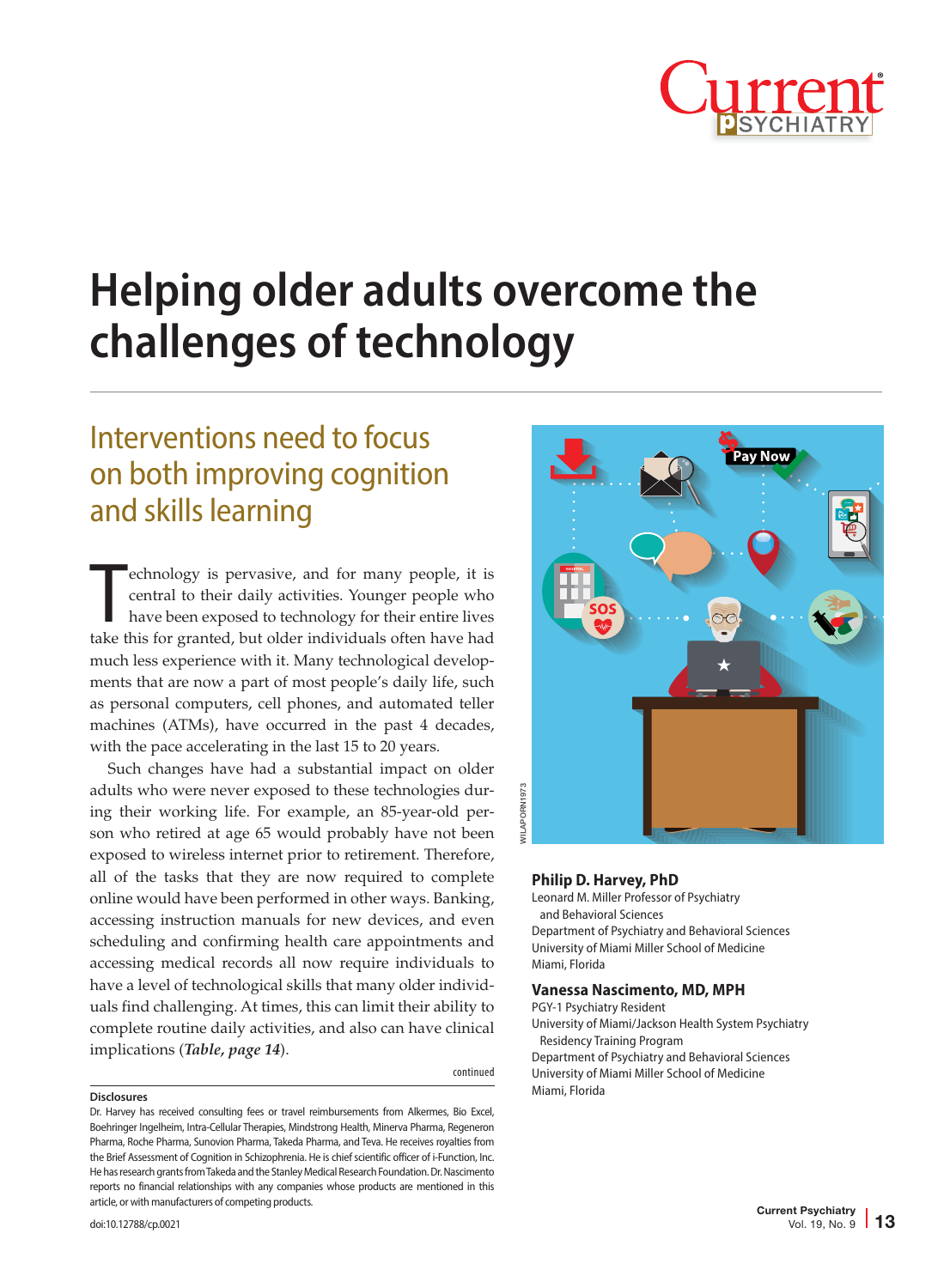

**Older adults and technology**

### **Clinical Point**

Technological skills differ from other skills due to constant updating of devices, programs, and applications



## Table **Older adults and technological skills: Clinical implications**

Learning new technology-based skills is challenging for healthy older people

Individuals who have the greatest challenges learning technology-related skills are commonly those who have the least opportunity to avoid using technology

These technology-based challenges can interfere with medical and psychiatric treatments, because technology may be required to schedule or confirm appointments, fill prescriptions, or access medical records

Clinicians should not assume that their patients have learned the skills required to actively participate in health care that requires the use of technology

Treatment for normal age-related cognitive changes is available with computerized cognitive training

Technology-based skills need to be taught separately from interventions that focus on cognitive enhancement

Fortunately, there are strategies clinicians can use to help their older patients face these challenges. In this article, we describe the cognitive domains associated with learning technological skills, how aging affects these domains, and what can be done to help older adults improve their technological skills.

#### **Limited training on how to use new technology**

Technological skills are similar to any other skills in one critical way: they need to be learned. At the same time, technological skills also differ from many other skills, such as playing a musical instrument, because of the constant updating of devices, programs, and applications. When smartphones or computers update their operating systems, the visual appearance of the screen and the way that tasks are performed also can change. Buttons can move and sequences of commands can be altered. Updates often happen with little or no notice, and users may need to navigate a completely different device landscape in order to perform tasks that they had previously mastered.

In addition, the creators/distributors of technology typically provide little training or documentation. Further, institutions such as banks or health care systems frequently do not provide any specific training for using their systems. For example, when patients are required to use technology to refill prescriptions, typically there is no training available on how the system operates.

## **Cognitive domains associated with technological skills**

Because there are minimal opportunities to receive training in how to use most aspects of technology, users have to be able to learn by exposure and experience. This requires several different cognitive abilities to work together. In a recent review, Harvey<sup>1</sup> described cognition and cognitive assessment in the general population, with a focus on cognitive domains. Here we discuss several of these domains in terms of the relationship to real-world functional tasks and discuss their importance for mastering technology.

**Reasoning and problem solving.** Because most technological devices and applications are designed to be "intuitive," the user needs to be able to adopt a sequential approach to learning the task. For example, using the internet to refill a prescription requires several steps:

• accessing the internet

- finding the pharmacy web site
- establishing a user ID and password

• navigating the web site to the prescriptions section

- identifying the correct prescription
- requesting the refill

• selecting the pickup date and time. After navigating these steps, an individual still needs other cognitive abilities to refill other prescriptions later. However, executive functioning is also critical for maintaining organization across different technological demands. For example, web sites have different password rules and require frequent changes without reusing old passwords, so it becomes critical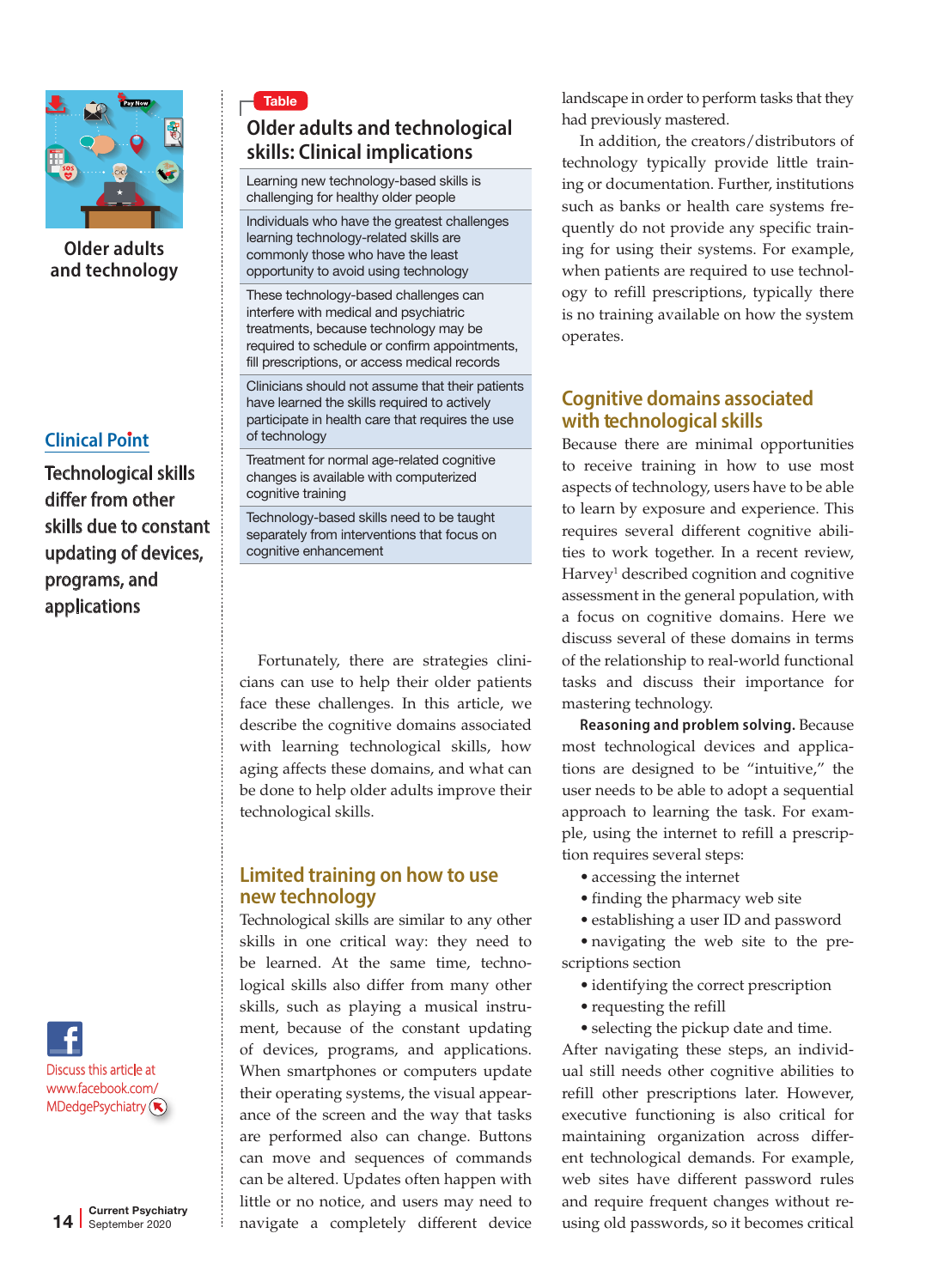to maintain an organized list of web site addresses and their passwords.

Refilling a prescription with a telephone voice menu also requires a series of steps. Typically, this process is simpler than an internet refill, because no log-in information is necessary. However, it still requires a structured series of tasks.

**Working memory** refers to the ability to hold information in consciousness long enough to operate on it. At each step of the navigation process, the user needs to remember which steps he/she has already completed, because repeating steps can slow down the process or lead to error messages. Thus, remembering which steps have been completed is as critical for performing tasks as is correctly understanding the anticipated sequence of steps. Further, when a password is forgotten, the user needs to remember the newly provided password.

Working memory can be spatial as well. For example, most web sites do not display a password while it is being entered, which eliminates spatial working memory from the equation. Thus, the ability to remember which characters have been entered and which still need to be entered is necessary.

**Episodic memory** is the process of learning and retaining newly presented verbal or spatial information as well as recalling it later for adaptive use. After successfully using a new technology, it is critical to be able to remember what to do the next time it is used. This includes both recalling how to access the technology (including the web address, user ID, and password), recalling the steps needed to be performed and their sequence, and recognizing the buttons and instructions presented onscreen.

**Procedural memory** is memory for motor acts and sequences. For instance, remembering how to ride a bicycle is a procedural memory, as is the ability to perform motor acts in sequence, such as peeling, cutting, and cooking vegetables. Interestingly, procedural memory can be spared in individuals with major challenges in episodic memory, such as those with amnestic conditions or cortical dementia. Thus, it may be possible for people to continue to perform

technology-based skills despite declines in episodic memory. Many current technological functional tasks have fixed sequences of events that, if remembered, can lead to increased efficiency and higher chances of success in performance of functional tasks.

**Prospective memory** is the ability to remember to perform tasks in the future. This can include event-related tasks (eg, enter your password before trying to make a hotel reservation on a web site) or timerelated tasks (eg, refill your prescriptions next Friday). Technology can actually facilitate prospective memory by providing reminders to individuals, such as alarms for appointments. However, prospective memory is required to initially set up such alarms, and setting up confusing or incorrect alarms can impede task performance.

**Processing speed** is the ability to perform cognitively demanding tasks under time constraints. Traditional processing speed tasks include coding and sorting tasks, which require processing new information and effort for relatively short periods of time. In our research, we discovered that processing speed measured with traditional tests was strongly correlated with the time required to perform functional tasks such as an ATM banking task. $2,3$  This correlation makes sense in terms of the fact that many real-world functional tasks with technology often have a series of sequential demands that must be accomplished before progression to the next task.

**Manual dexterity** is also important for using technology. Many electronic devices have small, touch screen-based keyboards. Being able to touch the correct key requires dexterity and can be made more difficult by age-related vision changes, a tremor, or reduced sensation in extremities.

#### **Cognitive changes and aging**

It is normal for certain cognitive abilities to change with aging. There are a set of cognitive skills that are generally stable from early adulthood until the early "senescent" period. Some of these skills decline normatively after age 60 to 65, or earlier in some individuals. These include processing new information, solving new problems, and



### **Clinical Point**

Technology can facilitate prospective memory by providing reminders such as alarms for appointments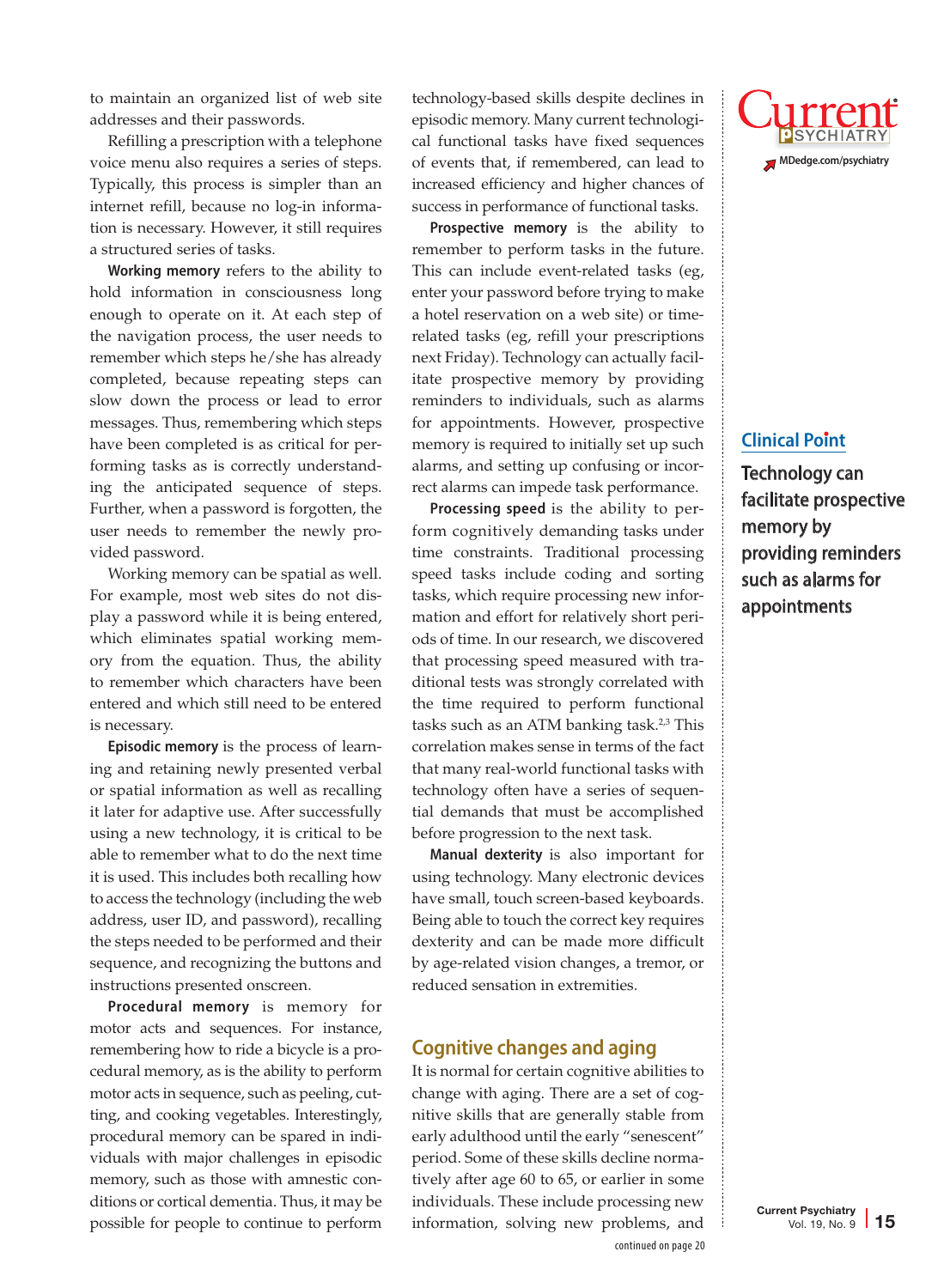

**Older adults and technology**

### **Clinical Point**

Learning how to use new technologies requires fluid intelligence, which is less efficient in older adults

continued from page 15

Box

## **The aging brain's effects on cognitive function**

The global baseline intensity of human brain<br>activity, determined by indirectly measuring blood oxygenation, decreases with age.10 Multiple domains of fluid cognition decline with age; these cognitive abilities include processing speed,<sup>11,12</sup> working memory,<sup>11</sup> episodic memory,<sup>11</sup> and executive function.<sup>11</sup> Expected neuroanatomic changes of aging include a decrease in cerebral grey matter volume as well as decreased white matter integrity, which is associated with diminished executive function and impaired working memory.13 Processing speed is associated with increased white matter microstructure during neurodevelopment.14 Diminished processing speed in older adults also may predict increased mortality risk.15 Individuals with advanced age may have augmented difficulty with episodic memory, especially when they are required to integrate information from more than one source.<sup>11</sup> Diminished hippocampal volume<sup>13</sup> and reduced activity of the middle frontal gyrus are associated with age-related decline in episodic memory retrieval.<sup>10</sup> Working memory<sup>16</sup> is known to share a neurocircuitry overlap with attention processes.17 Working memory capacity also is closely associated with other cognitive functions, such as shifting and inhibition.10 Enhanced cerebellar activity is related to working memory; increased cerebellar activity

is likely due to compensatory recruitment of neurons due to reduced activity in the superior frontal gyrus.<sup>10</sup> The superior frontal gyrus contributes to both working memory as well as executive processing.10

Although the cognitive decline associated with aging is inevitable, individuals who experience cognitive decline at an increased rate are predisposed to worse outcomes. One longitudinal cohort study found that adults in their 8th and 9th decades of life with preserved cognitive function had a lower risk of disability and death.<sup>18</sup>

On the other hand, crystallized cognitive functions such as semantic memory,<sup>13</sup> shortterm memory, $13$  and emotion regulation $16$ remain largely intact throughout the aging process. Semantic memory, a subtype of episodic memory, is related to associated facts or interpretations of previous occurrences.19 This type of memory is detached from an individual's personal experience.<sup>20</sup> Semantic memory loss classically presents with anomia and detectable lesions in in the anterior and temporal lobes.<sup>20</sup> Emotion regulation deficits are not a part of normal aging; in fact, emotional well-being is known to either improve or remain consistent with age.<sup>21</sup> Emotional experiences in patients of advanced age may be more complex and unique in comparison to other cognitive abilities.<sup>22</sup>

learning and remembering information. Referred to as "fluid intelligence," these abilities show age-related decline during healthy aging, and even greater decline in individuals with age-related cognitive conditions.

On the other hand, some cognitive abilities do not decline with aging. These include previously acquired knowledge, such as vocabulary and mathematics skills, as well as factual information, such as academic information and the faces of familiar people. These are referred to as "crystallized intelligence," and there is limited evidence that they decline with age. In fact, these abilities do not decline until the moderately severe stage of cortical dementias, and are commonly used to index premorbid cognitive functioning and cognitive reserve.

Why is this distinction between fluid intelligence and crystallized intelligence important? As noted above, many older people do not have early-life experience with technology. Thus, their crystallized intelligence, which is not as vulnerable to decline with aging, does not include information about how to perform many technological tasks. In contrast to today's adolescents and young adults, older adults' academic history typically does not include using smartphones, doing homework via Google Docs, or having homework and classwork assigned via the internet.

Learning how to use new technology requires fluid intelligence, and these abilities are less efficient in older adults. So for many older people, technological tasks can be complex and unfamiliar, and the skills needed to learn how to perform them are also more limited, even in comparison to older adults' own ability when younger. Because many technology-based activities require concurrent performance of multiple tasks, older adults are at a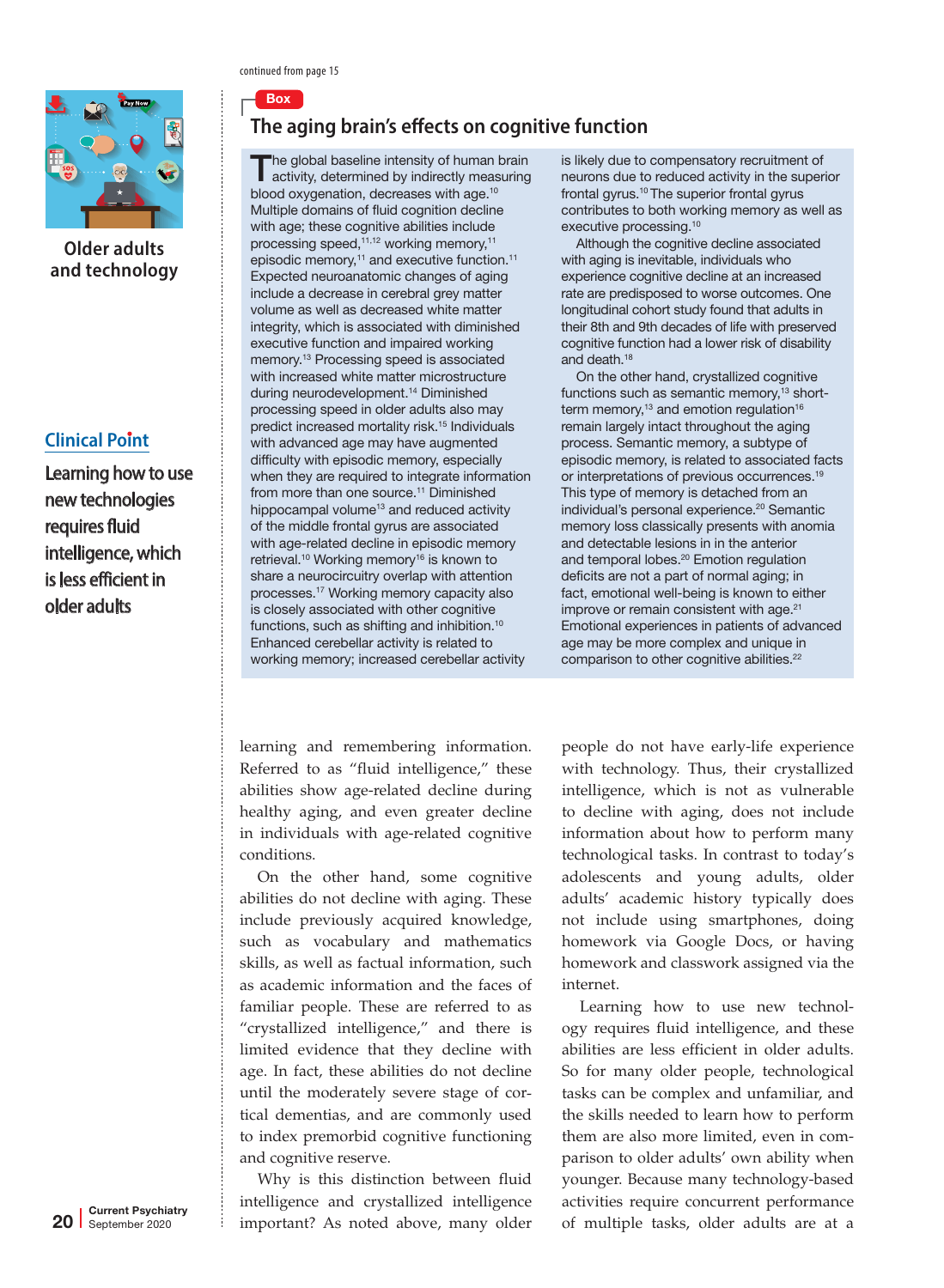disadvantage.4 It is not surprising, therefore, that a subset of older adults rate their technology skills as weak, and technology-based tasks as challenging or anxiety-provoking.

However, studies show most older adults' attitudes toward technology remain largely positive, and that they are capable of attaining the necessary skills to use information and communication technology. $45$  An individual's perception of his/her age, age-related beliefs, and self-efficacy are associated not only with attitudes toward technology, but possibly with cognition itself. 6

Education level and socioeconomic factors also influence a person's ability to become proficient in using technology.<sup>7-9</sup> In fact, socioeconomic factors are more strongly related to access to the internet than age. Many older adults have internet access, but this access does not always translate into full use of its services.

The *Box*10-22 (*page 20*) describes some of the effects of aging on the brain, and how these changes are reflected in cognitive abilities.

#### **The role of cognitive training**

Existing interventions for helping older adults improve their technology proficiency generally focus on improving cognition, and not necessarily on addressing skills learning. Skills learning and cognition are related; however, the brain depends on neural plasticity for skills learning, whereas cognitive declines are a result of gradual and functional worsening of memory, processing speed, executive functioning, and attention.<sup>23</sup> Interventions such as cognitive strategy training are capable of altering brain neurocircuitry to improve attention and memory.<sup>10,11</sup> Other interventions known to improve cognition include exercise<sup>10</sup> and processing speed training.24 On the other hand, skills learning is more effectively targeted by interventions that focus on stimulating realistic environments to mimic activities of daily living that involve technology.

Studies have consistently demonstrated cognitive improvements associated with computerized cognitive training (CCT). The Advanced Cognitive Training for Independent and Vital Elderly (ACTIVE) study was designed to evaluate the efficacy of cognitive training in 2,832 healthy adults age >65 across 6 recruitment sites in the United States.25 Participants were randomized to a control group (no treatment) or to 1 of 3 treatment groups:

• memory strategy training (instructorled, not computerized)

• reasoning training (instructor-led, not computerized)

• speed training (no instructor, adaptive computerized training).

Each treatment group received 10 sessions of classroom-based training (1 hour each, twice per week for 5 weeks). Following the intervention, participants who had completed ≥8 sessions were randomized to receive 4 booster sessions at 11 and 35 months after the initial training, or no booster sessions.

Each cognitive training program significantly improved performance on within-domain cognitive tests relative to the control group. Effect sizes were large immediately following training; they declined over time, but were still significant at 10-year follow-up. As hypothesized, training effects did not generalize to neuropsychological tests in other training domains. The booster subgroup of speed training showed improved performance on a separate functional speed measure at 2-year<sup>26</sup> and 5-year follow-up.<sup>27</sup> Each condition showed slower decline in instrumental activities of daily living relative to the control group.

The *Figure* (available at MDedge.com/ psychiatry) shows the type of stimuli presented in the speed training, a procedure where individuals are taught highspeed multitasking by having to identify and locate visual information quickly in a divided-attention format. A stimulus appears in the center of the screen—either a car or a truck—and at the same time, a "Route 66" sign appears in the periphery. For every successful response, the next stimulus is presented at a shorter duration after every successful response, and more slowly after errors.

Secondary outcome analyses demonstrated that for older adults, speed



#### **Clinical Point**

Skills learning is effectively targeted by interventions that mimic activities of daily living that involve technology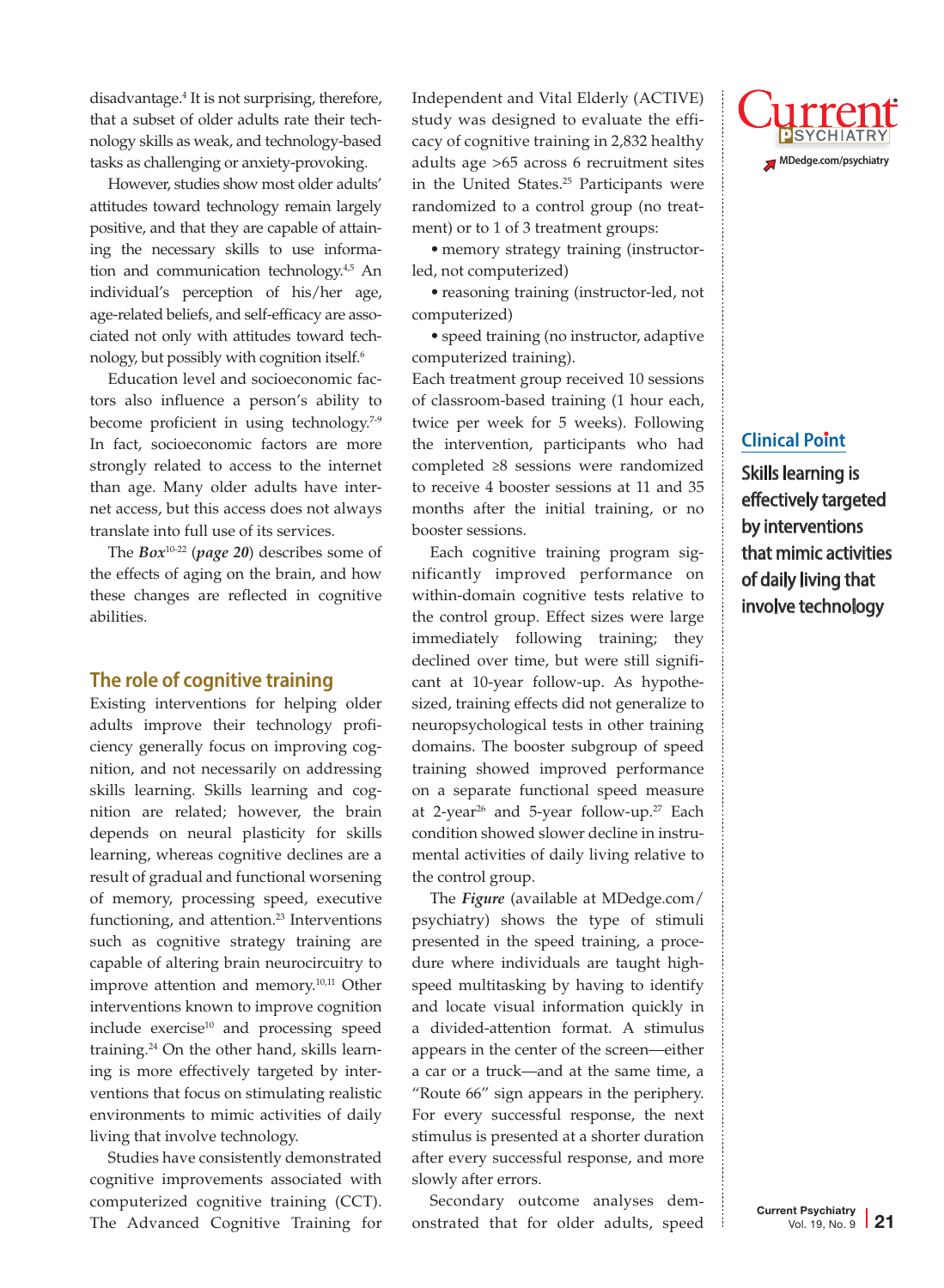

**Older adults and technology**

#### **Clinical Point**

Concurrent cognitive skills training increased the efficiency of skills training

training reduced rates of driving cessation,27 improved driving habits, and lowered the incidence of at-fault crashes $^{28}$ (based on motor vehicle records). Speed training also resulted in improvements in health-related quality of life,<sup>29,30</sup> depression, $31$  locus of control, $32$  and medical expenditures.33 An analysis of 10-year outcomes<sup>34</sup> found that speed training was associated with a 29% reduction in risk of developing of dementia, while the other 2 interventions were not. However, despite these multiple areas of benefit, there was no evidence that new functional skills were acquired as a result of the training.<sup>26-34</sup>

#### **Functional skills training**

While there is a long history of using functional skills to help patients with schizophrenia, for healthy older people, there are considerably more challenges. First, aging is not a disease. Consequently, functional skills training is typically not covered by health insurance. Second, functional skills training delivered by a human trainer can be expensive and is not readily available. Finally, there are no real curricula for training functional skills, particularly those that are devicebased (phone, tablet, or computer).

Recently, researchers have developed a functional skills assessment and training program that was originally piloted as a fixed difficulty simulation as described in 2 studies by Czaja et al. $2<sup>3</sup>$  The original assessment was used to compare healthy control individuals with people with mild cognitive impairment (MCI) or schizophrenia. Most recently, training modules for 6 different technology-based functional tasks have been developed and piloted in samples of healthy controls and patients with MCI in a randomized trial.35 Half of the participants in each of the 2 groups were randomized to receive speed training similar to the ACTIVE study, and the other half received skills training alone. All participants were trained for 24 sessions over 12 weeks or until they mastered all 6 simulations.

Both patients with MCI and healthy controls improved in all 6 simulations. Although patients with MCI were

considerably less efficient at baseline, their training gains per session were equivalent to that of healthy controls. Finally, concurrent cognitive training increased the efficiency of skills training. At the end of the study, functional gains were the same for people in both groups randomized to either condition, even though individuals in the combined cognitive and skills training interventions received only half as much skills training time.

#### **What to tell patients**

Older patients might ask their clinicians what they can do to "exercise their brain." Let them know that CCT has been shown to improve cognitive performance in healthy older people, and that there are several evidence-based commercially available products for this purpose. Two such selfadministrable systems with supportive data are BrainHQ (www.brainhq.com). and Happy Neuron (www.happy-neuron. com). Explain that it is likely that the best strategy is a combination of cognitive and functional skills training. One commercially available functional skills training program with supportive data is i-Function (www.i-Function.com) (*Editor's note:*  One of the authors, PDH, is an employee of i-Function, Inc.)

#### **References**

- 1. Harvey PD. Domains of cognition and their assessment. Dialogues Clin Neuro. 2019;21(3):227-237.
- 2. Czaja SJ, Loewenstein DA, Sabbag SA, et al. A novel method for direct assessment of everyday competence among older adults. J Alzheimers Dis. 2017;57(4):1229-1238.
- 3. Czaja SJ, Loewenstein DA, Lee CC, et al. Assessing functional performance using computer-based simulations of everyday activities. Schizophr Res. 2017;183:130-136.
- 4. Tsai HS, Shillair R, Cotten SR. Social support and "playing around": an examination of how older adults acquire digital literacy with tablet computers. J Appl Gerontol. 2017;36(1):29-55.
- 5. Cabrita M, Tabak M, Vollenbroek-Hutten MM. Older adults' attitudes toward ambulatory technology to support monitoring and coaching of healthy behaviors: qualitative study. JMIR Aging. 2019;2(1):e10476. doi: 10.2196/10476.
- 6. Lim KY, Chang KJ, Kim HJ, et al. P.5.a.010 association between memory age identity and cognition in the elderly. Eur Neuropsychopharmacol. 2010;20(suppl 3):S555.
- 7. Moraes C, Pinto JA Jr, Lopes MA, et al. Impact of sociodemographic and health variables on mini-mental state examination in a community-based sample of older people. Eur Arch Psychiatry Clin Neurosci. 2010;260(7):535-542.
- 8. Freitas S, Simões MR, Alves L, et al. The relevance of sociodemographic and health variables on MMSE normative data. Appl Neuropsychol Adult. 2015;22(4): 311-319.
- 9. Han C, Jo SA, Jo I, et al. An adaptation of the Korean mini-mental state examination (K-MMSE) in elderly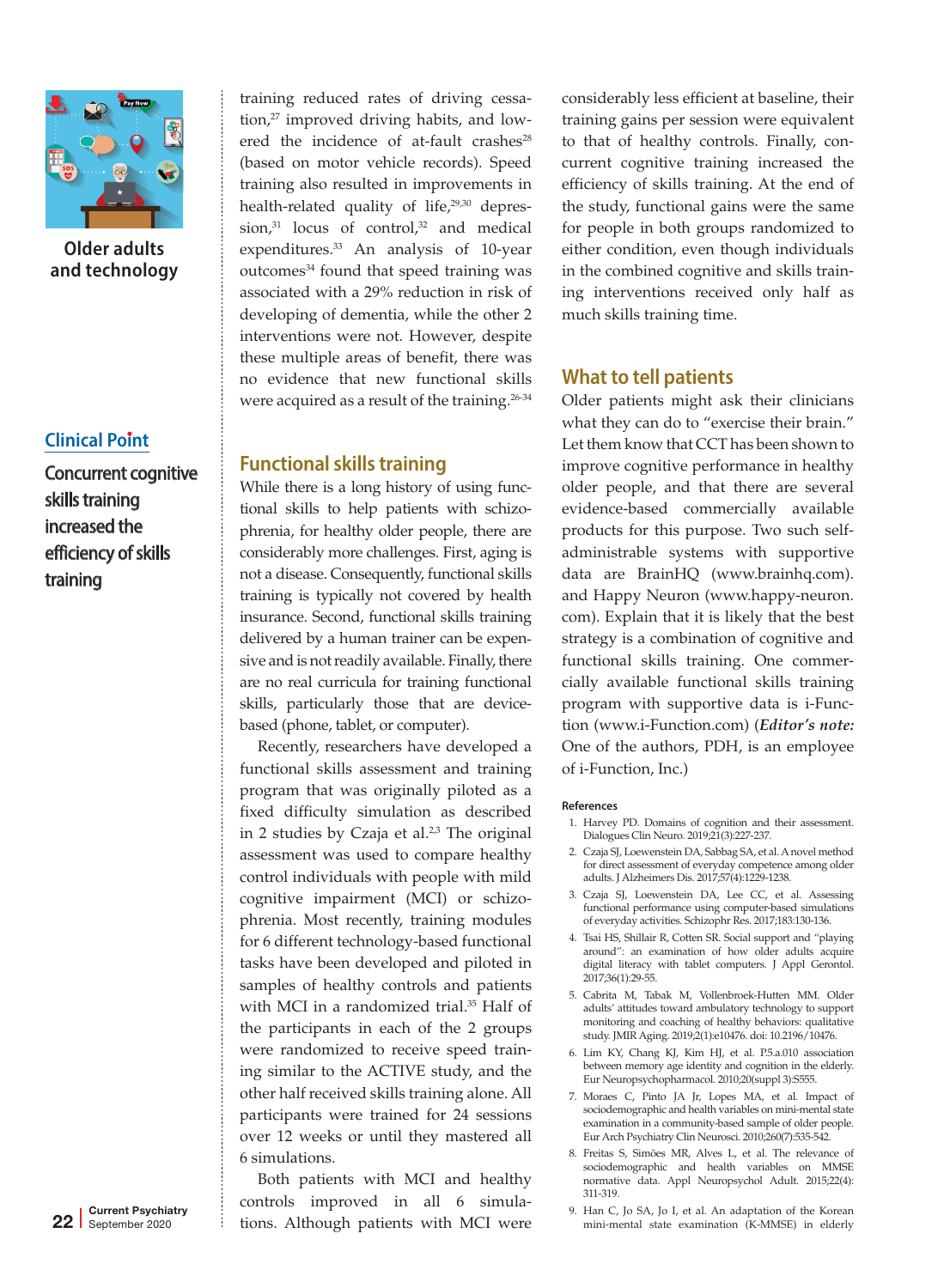Koreans: demographic influence and population-based norms (the AGE study). Arch Gerontol Geriatr. 2008; 47(3):302-310.

- 10. Yin S, Zhu X, Li R, et al. Intervention-induced enhancement in intrinsic brain activity in healthy older adults. Sci Rep. 2014;4:7309.
- 11. Bender AR, Prindle JJ, Brandmaier AM, et al. White matter and memory in healthy adults: coupled changes over two years. Neuroimage. 2016;131:193-204.
- 12. Guye S, von Bastian CC. Working memory training in older adults: Bayesian evidence supporting the absence of transfer. Psychol Aging. 2017;32(8):732-746.
- 13. Taki Y, Kinomura S, Sato K, et al. Correlation between gray/ white matter volume and cognition in healthy elderly people. Brain Cogn. 2011;75(2):170-176.
- 14. Cassidy AR, White MT, DeMaso DR, et al. Processing speed, executive function, and academic achievement in children with dextro-transposition of the great arteries: Testing a longitudinal developmental cascade model. Neuropsychology. 2016;30(7):874-885.
- 15. Aichele S, Rabbitt P, Ghisletta P. Life span decrements in fluid intelligence and processing speed predict mortality risk. Psychol Aging. 2015;30(3):598-612.
- 16. Eich TS, Castel AD. The cognitive control of emotional versus value-based information in younger and older adults. Psychol Aging. 2016;31(5):503-512.
- 17. Rolle CE, Anguera JA, Skinner SN, et al. Enhancing spatial attention and working memory in younger and older adults. J Cogn Neurosci. 2017;29(9):1483-1497.
- 18. Yaffe K, Lindquist K, Vittinghoff E, et al. The effect of maintaining cognition on risk of disability and death. J Am Geriatr Soc. 2010;58(5):889-894.
- 19. Madore KP, Schacter DL. An episodic specificity induction enhances means-end problem solving in young and older adults. Psychol Aging. 2014;29(4):913-924.
- 20. Matthews BR. Memory dysfunction. Continuum (Minneap Minn). 2015;21(3 Behavioral Neurology and Neuropsychiatry):613-626.
- 21. Mather M. The emotion paradox in the aging brain. Ann N Y Acad Sci. 2012;1251(1):33-49.
- 22. Gurera JW, Isaacowitz DM. Emotion regulation and emotion perception in aging: A perspective on age-related differences and similarities. Prog Brain Res. 2019;247:329-351.
- 23. Cai L, Chan JS, Yan JH, et al. Brain plasticity and motor practice in cognitive aging. Front Aging Neurosci. 2014;6:31.
- 24. Cassetta BD, Tomfohr-Madsen LM, Goghari VM. A randomized controlled trial of working memory and processing speed training in schizophrenia. Psychol Med. 2019;49(12):2009-2019.
- 25. Ball K, Berch DB, Helmers KF, et al. Effects of cognitive training interventions with older adults: a randomized controlled trial. JAMA. 2002;288(18):2271-2281.

#### **Related Resources**

- Hill NT, Mowszowski L, Naismith SL, et al. Computerized cognitive training in older adults with mild cognitive impairment or dementia: a systematic review and metaanalysis. Am J Psychiatry. 2017;174(4):329-340.
- Harvey PD, McGurk SR, Mahncke H, et al. Controversies in computerized cognitive training. Biol Psychiatry Cogn Neurosci Neuroimaging. 2018;3(11):907-915.
- 26. Rebok GW, Ball K, Guey LT, et al. Ten-year effects of the advanced cognitive training for independent and vital elderly cognitive training trial on cognition and everyday functioning in older adults. J Am Geriatr Soc. 2014;62(1):16-24.
- 27. Edwards JD, Delahunt PB, Mahncke HW. Cognitive speed of processing training delays driving cessation. J Gerontol A Biol Sci Med Sci. 2009;64(12):1262-1267.
- 28. Ball K, Edwards JD, Ross LA, et al. Cognitive training decreases motor vehicle collision involvement of older drivers. J Am Geriatr Soc. 2010;58(11):2107-2113.
- 29. Wolinsky FD, Unverzagt FW, Smith DM, et al. The effects of the ACTIVE cognitive training trial on clinically relevant declines in health-related quality of life. J Gerontol B Psychol Sci Soc Sci. 2006;61(5):S281-S287.
- 30. Wolinsky FD, Unverzagt FW, Smith DM, et al. The ACTIVE cognitive training trial and health-related quality of life: protection that lasts for 5 years. J Gerontol A Biol Sci Med Sci. 2006;61(12):1324-1329.
- 31. Wolinsky FD, Vander Weg MW, Martin R, et al. The effect of speed-of-processing training on depressive symptoms in ACTIVE. J Gerontol A Biol Sci Med Sci. 2009;64(4): 468-472.
- 32. Wolinsky FD, Vander Weg MW, Martin R, et al. Does cognitive training improve internal locus of control among older adults? J Gerontol B Psychol Sci Soc Sci. 2010;65(5): 591-598.
- 33. Wolinsky FD, Mahncke HW, Kosinski M, et al. The ACTIVE cognitive training trial and predicted medical expenditures. BMC Health Serv Res. 2009;9:109.
- 34. Edwards JD, Xu H, Clark DO, et al. Speed of processing training results in lower risk of dementia. Alzheimers Dement (N Y). 2017;3(4):603-611.
- 35. Harvey PD, Tibiriçá, L, Kallestrup, P, et al. A computerized functional skills assessment and training program targeting technology based everyday functional skills. J Vis Exp. 2020;156:e60330. doi: 10.3791/60330.



### **Clinical Point**

It is likely that the best strategy to improve technological skills is a combination of cognitive and functional skills training

## **Bottom Line**

Clinicians should ensure older patients that they have the cognitive capacity to learn new technology-related functional skills, and that such patients have the opportunity to learn these skills. Clinicians need to be able to identify people who are at high risk of not being able to adhere to instructions and suggestions that require interactions with technology. Treatment options include computerized cognitive training and functional skills training.